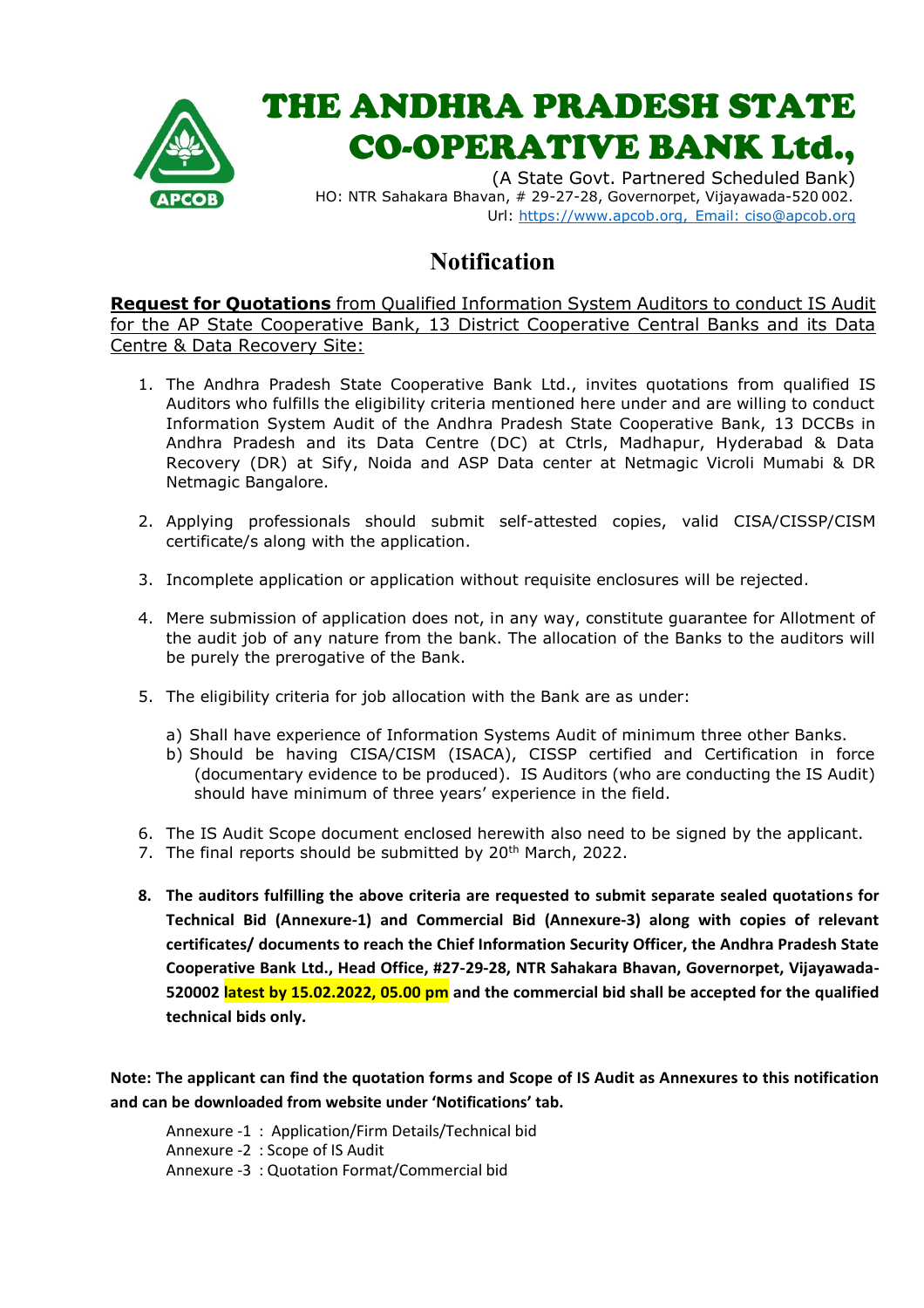### **//On the letter head of the Agency/Firm//**

#### **Annexure -1**

## **Applicant/Firm Details/Technical bid**

| SI.<br><b>No</b> | <b>Particulars</b>                                                                                                                                                                                                                                            |                                                                                                                |
|------------------|---------------------------------------------------------------------------------------------------------------------------------------------------------------------------------------------------------------------------------------------------------------|----------------------------------------------------------------------------------------------------------------|
| $\mathbf{1}$     | Name of the firm                                                                                                                                                                                                                                              |                                                                                                                |
| $\overline{2}$   | Name of the coordinating person from your<br>firm & Designation                                                                                                                                                                                               |                                                                                                                |
| 3                | <b>Address</b>                                                                                                                                                                                                                                                |                                                                                                                |
| 4                | <b>Contact Nos. and e-mail address</b>                                                                                                                                                                                                                        | E-mail id: with the state of the state of the state of the state of the state of the state of the state of the |
| 5                | Experience in the field of Information Systems<br>Audit (minimum of three other banks shall be<br>considered)                                                                                                                                                 |                                                                                                                |
| 6                | Details of IS Auditors (who are conducting the<br>IS Audit) should have minimum of three years'<br>experience in the field and should be having<br>CISA/CISM (ISACA), CISSP certified and<br>Certification in force (documentary evidence<br>to be produced). | Name of the Auditor<br>Qualification<br><b>Experience</b>                                                      |

*I/We hereby declare that all the information submitted by me/us is true and the certificates/documents attached are genuine. In case any information/documents is found as untrue/misleading, the Bank may take necessary action, including Blacklisting of the firms/members, as it may deem fit.* 

**Signature & Stamp Date:** 

**Place:** 

**NOTE: Bank reserves the right to ask for original copy of enclosed certificates for verification.**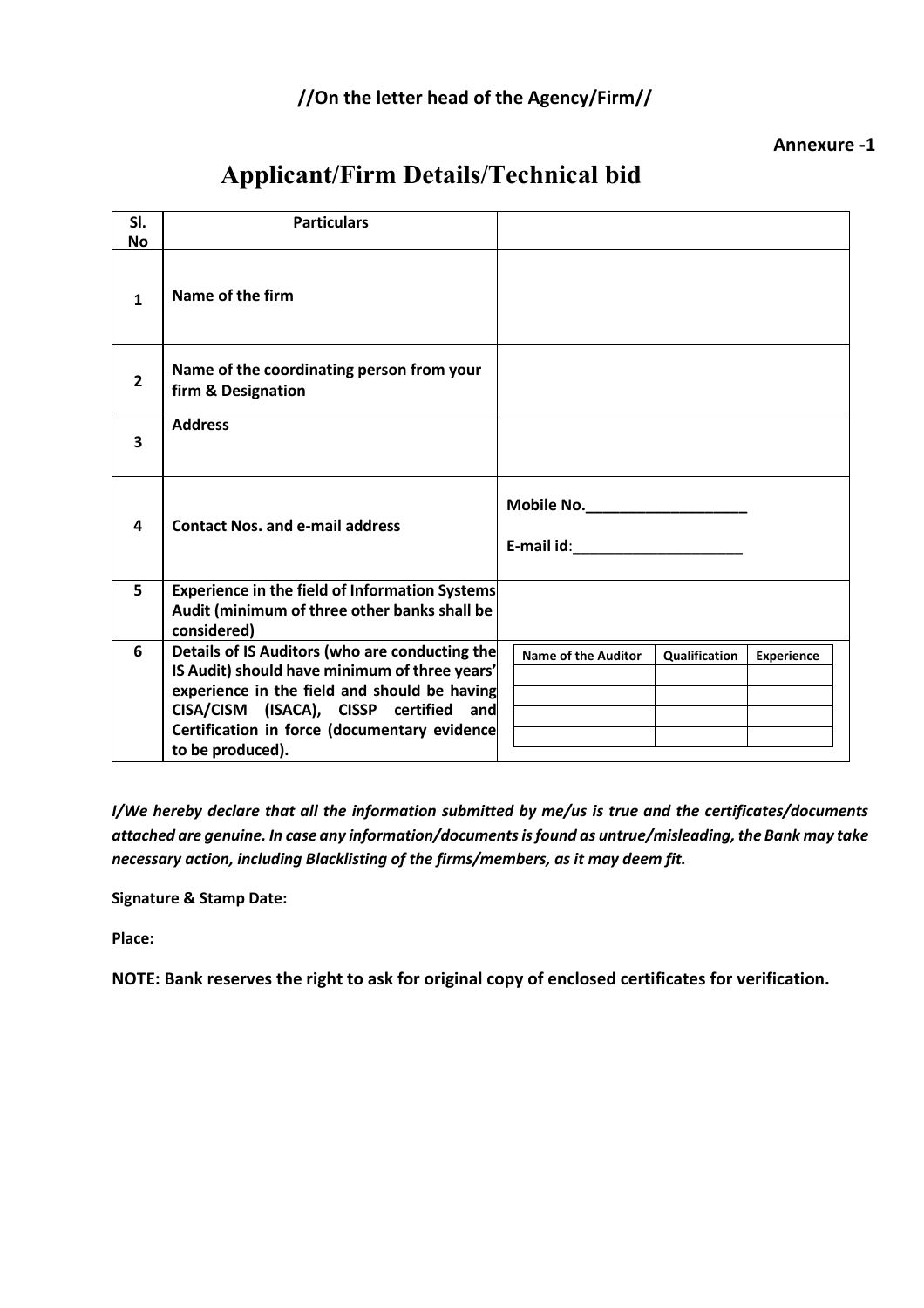

# THE ANDHRA PRADESH STATE CO-OPERATIVE BANK Ltd.,

(State Govt. Partnered Scheduled Bank)

HO: NTR Sahakara Bhavan, # 27-29-28, Governorpet, Vijayawada - 520 002 CISO Dept., email: [ciso@apcob.org,](mailto:ciso@apcob.org,) url: [www.apcob.org,](http://www.apcob.org/) Ph: 0866-2429022

## Information System Audit Scope

Information Systems Audit should cover entire Information Systems Infrastructure which Includes Servers & other hardware items, Operating Systems, Databases, Application Systems, Technologies, Networks, Facilities, and Process & People of the undernoted locations:

- 1. Data Center at CtrlS Hyd and Netmagic Mumbai
- 2. Data Recovery Center at Noida and Netmagic Bangalore
- 3. CBS endpoint applications, Servers, Interfaces, Network & Other Devices,
- 4. ATM Switch
- 5. Mobile Banking
- 6. 3 rd party product & Interfaces .
- 7. VAPT

#### **DETAILED SCOPE OF AUDIT**

IS Audit should cover entire extent of computerized functioning as listed above including Internet Banking & functional areas with special reference to the following:

#### **A. Policy, Procedures, Standard Practices & other regulatory requirements:**

- 1. Bank's IT Security Policy & Procedures.
- 2. RBI guidelines on Information Security & other legal requirements.
- 3. Best practices of the industry including ISACA's Guidelines.

#### **B. Physical and Environmental Security**

- 1. Access control systems
- 2. Fire / flooding / water leakage / gas leakage etc.
- 3. Assets safeguarding, Handling of movement of Man/Material/ Media/ Backup / Software/ Hardware /Information.
- 4. Electrical supply, Redundancy of power level, Generator, UPS capacity.
- 5. Surveillance systems of DC / DRC
- 6. Physical & environmental controls.

#### **C. Operating Systems Audit of Servers, Systems and Networking Equipment**

- 1. Setup & maintenance of Operating Systems Parameters
- 2. Updating of OS Patches
- 3. OS Change Management Procedures
- 4. Use of root and other sensitive Passwords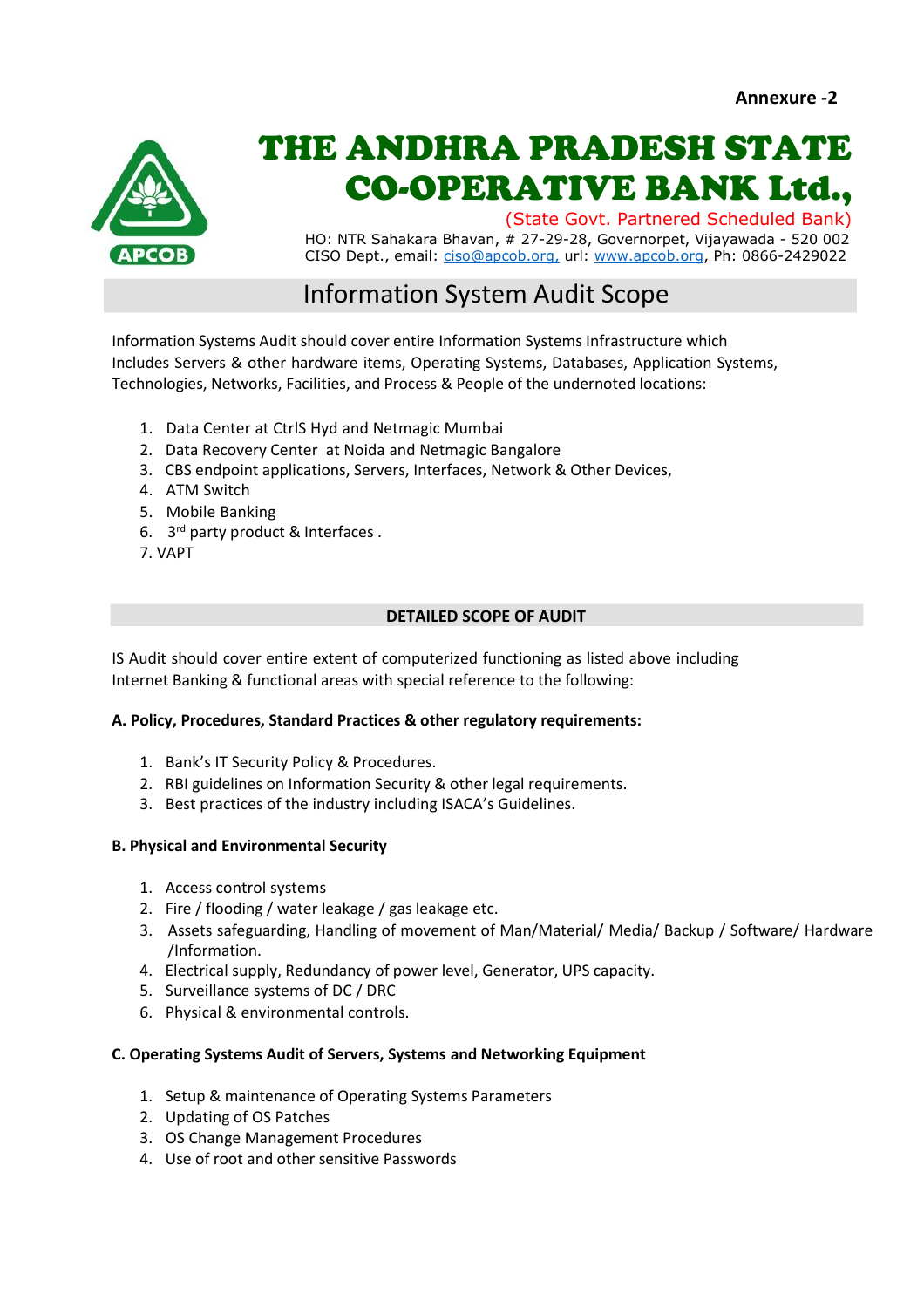- 5. Vulnerability assessment & hardening of Operating systems.
- 6. Users and Groups created, including all type of users\_ management ensuring password complexity, periodic changes etc.
- 7. File systems security of the OS
- 8. Review of Access rights and privileges.
- 9. Review of Log Monitoring, its sufficiency, security, maintenance and backup.

#### **D. Application level Security Audit**

- 1. Only authorized users should be able to edit, input or update data in the applications or carry out activities as per their role and/or functional requirements
- 2. User maintenance, password policies are being followed are as per bank's IT security policy
- 3. Segregation of duties and accesses of production staff and development staff with access control over development, test and production regions.
- 4. Review of all types of Parameter maintenance and controls implemented.
- 5. Authorization controls such as Maker Checker, Exceptions, Overriding exception & Error condition.
- 6. Change management procedures including testing & documentation of change.
- 7. Application interfaces with other applications and security in their data communication.
- 8. Search for back door trap in the program.
- 9. Check for commonly known holes in the software.
- 10. Identify gaps in the application security parameter setup in line with the banks security policies and leading best practices
- 11. Audit of management controls including systems configuration/ parameterization & systems development.
- 12. Audit of controls over operations including communication network, data preparation and entry, production, file library, documentation and program library, Help Desk and technical support, capacity planning and performance, Monitoring of outsourced operations.
- 13. To review all types of Application Level Access Controls including proper controls for access logs and audit trails for ensuring Sufficiency & Security of Creation, Maintenance and Backup of the same.

#### **E. Audit of DBMS and Data Security**

- 1. Authorization, authentication and access control are in place.
- 2. Audit of data integrity controls including master table updates.
- 3. Confidentiality requirements are met.
- 4. Logical access controls which ensure the access to data is restricted to authorized users.
- 5. Database integrity is ensured to avoid concurrency problems.
- 6. Separation of duties.
- 7. Database Backup Management.
- 8. Security of oracle systems files viz. control files, redo log files, archive log files, initialization file, configuration file, Table space security etc.
- 9. Password checkup of Systems and Sys Users (default password should not be there)
- 10. Checking of database privileges assigned to DBAs

#### **F. Network Security architecture of the entire network including:**

- 1. Understanding the traffic flow in the network at LAN & WAN level.
- 2. Audit of Redundancy for Links and Devices in CBS Setup.
- 3. Analyze the Network Security controls, which include study of logical locations of security components like firewall, IDS/IPS, proxy server, antivirus server, email systems, etc.
- 4. Study of incoming and outgoing traffic flow among web servers, application servers and database servers, from security point of view.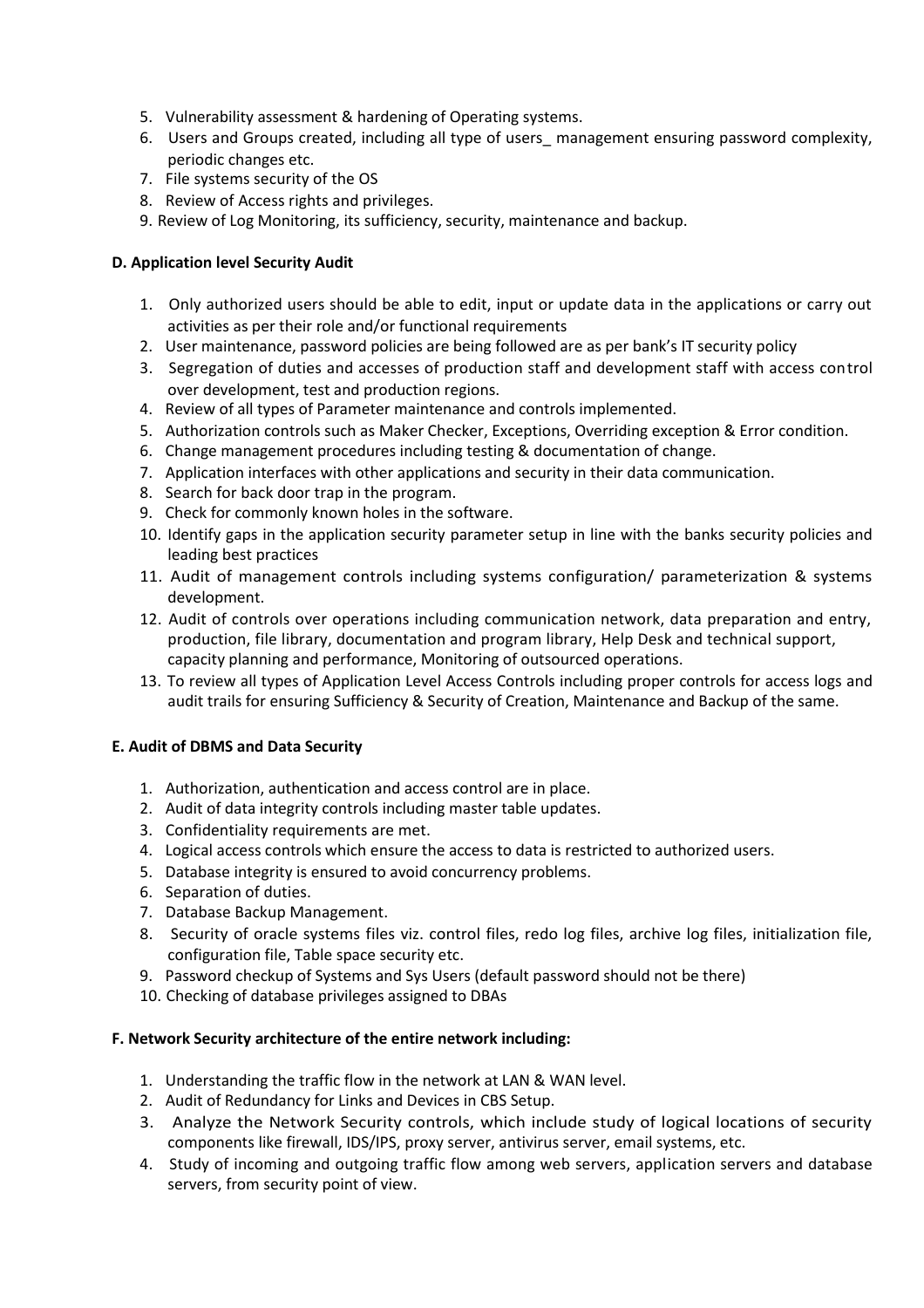- 5. Routing protocols and security controls therein.
- 6. Study and audit of network architecture from disaster recovery point of view.
- 7. Privileges available to Systems Integrator and outsourced vendors.
- 8. Review of all types of network level access controls, logs, for ensuring sufficiency & security of creation, maintenance and backup of the same.
- 9. Secure Network Connections for CBS, ATM and Internet Banking including client/ browser based security.
- 10. Evaluate centralized controls over Routers installed in Branches & their Password Management.
- 11. Checking of VLAN Architecture
- 12. TCP ports
- 13. Checking of Firewall Access control List
- 14. Routers and Switches are using AAA model for all
- 1. User authentication
- 15. Enable passwords on the Routers are encrypted form and password comply with minimum characters in length.
- 16. Local and remote access to network devices is limited and restricted.

#### **G. Audit of ATM Switch, ATM Card Management, ATM and Internet Banking PIN management**

- 1. Audit of ATM Switch covering Application,
- 1. Network Security, Switch Functionality, Interface,
- 2. Audit Trails, transmission security, authorization,
- 3. Fallback / fail over procedures, Status Update, compliance to VISA & other standards.
- 2. PIN Management (Generation & Re-generation etc.) of ATMs and Internet Banking.
- 3. Adequacy of security defenses.
- 4. Scalability for expanding network in future & sharing arrangements.
- 5. Connectivity to other networks
- 6. Card management (Delivery of cards / PIN, hot listing of cards and reconciliation with settlement agency.)
- 7. ATM Switch operational controls, & Reconciliation/ I Backup & Recovery

#### **H. Testing**

- 1. Audit of Backup & recovery testing procedures.
- 2. Sufficiency checks of backup process.
- 3. Audit of access controls, movement and storage of backup media.
- 4. Audit of media maintenance procedures.
- 5. Security of removable media.
- 6. Controls for Prevention of Data Leakage through removable media or other means.
- 7. Media disposal mechanisms and Database archival & purging procedures.
- 8. Synchronization between DC & DRC databases.
- 9. DR Services to be up for Branches, as per RTO & RPO of BCP.

#### **I. Others**

- 1. Inventory movement controls & maintenance, equipment maintenance and disposal measures, change & configuration management processes,
- 2. Audit of Logging and monitoring processes
- 3. Audit of Delivery channels, 3rd Party Products and various other interfaces NGRTGS, NEFT, NACH, CTS and E-mail Systems which are integrated with the Core Systems.
- 4. VAPT of entire Network, Mobile Banking, Internet, website.